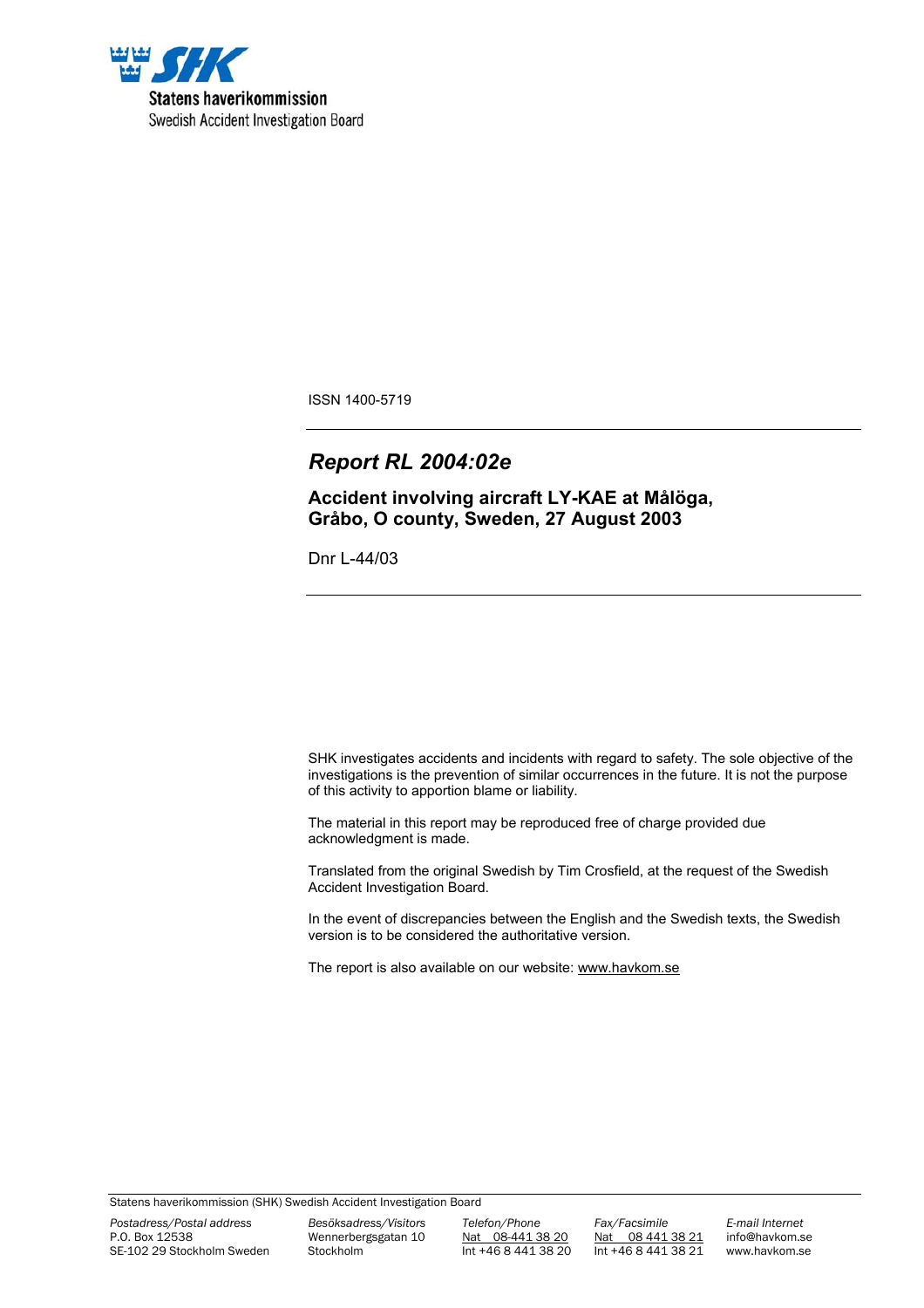2004-01-08 L-44/03

 Civil Aviation Administration SE-601 79 NORRKÖPING Sweden

## **Report RL 2004:02e**

The Swedish Accident Investigation Board, (SHK) has investigated an accident that occurred on 27 August 2003, in Målöga, Gråbo, O county, involving an aircraft with identification LY-KAE.

In accordance with section 14 of The Ordinance on the Investigation of Accidents (1990:717) the Board herewith submits a final report on the investigation.

Göran Rosvall Dan Åkerman

## **Appendix 1**

Excerpt from cert. of reg. regarding the pilot (Civil Aviation Authority only)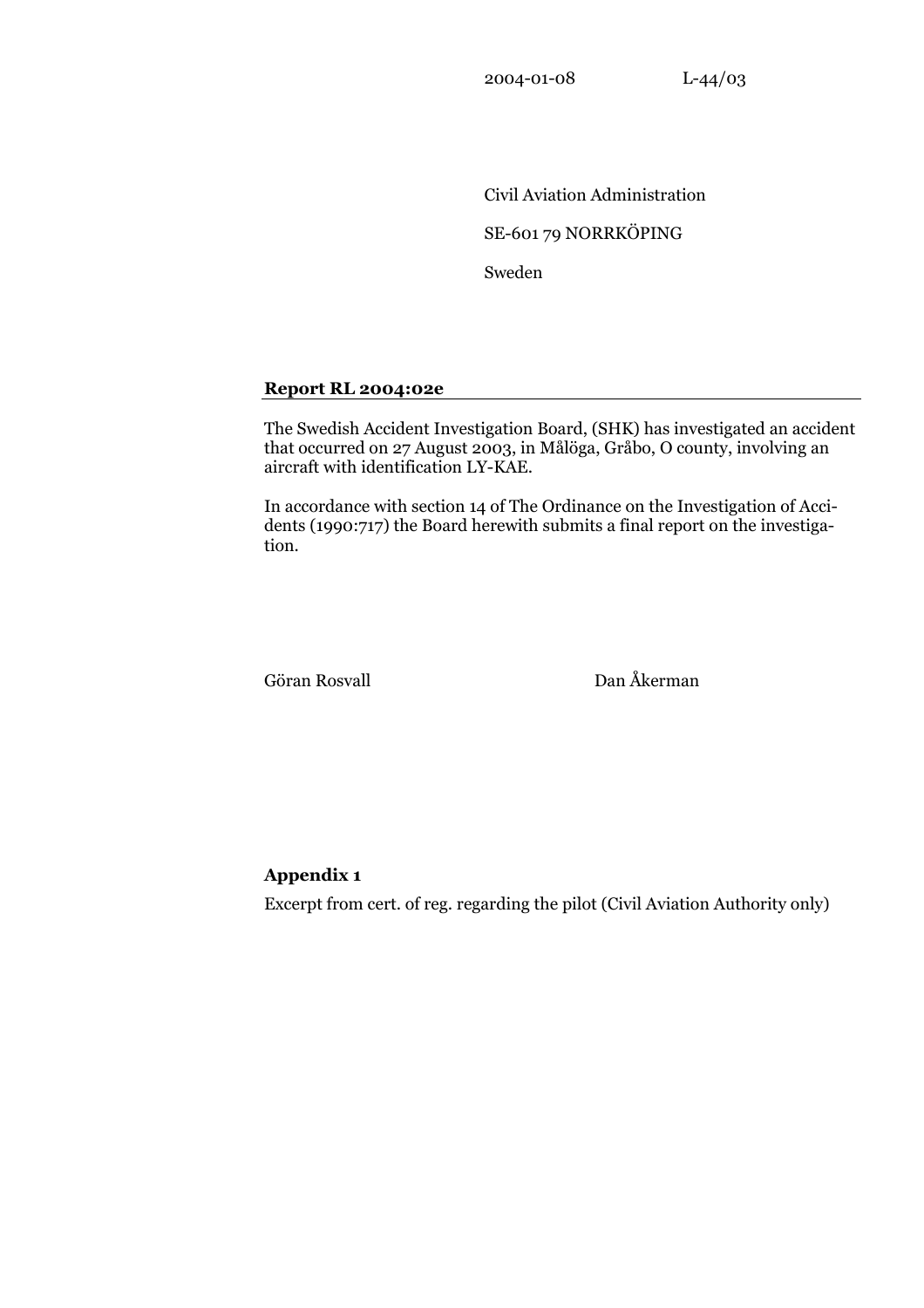## **Report RL 2004:02e**

 $L - 44/03$ Report completed 2004-01-21

| Aircraft: registration, type                   | LY-KAE, PZL-MIELEC (Antonov) AN-2                                                                                                                                                                                                                               |
|------------------------------------------------|-----------------------------------------------------------------------------------------------------------------------------------------------------------------------------------------------------------------------------------------------------------------|
| Class, airworthiness                           | Special, valid certificate of airworthiness                                                                                                                                                                                                                     |
| Owner/operator                                 | Private ownership                                                                                                                                                                                                                                               |
| Time of occurrence                             | 27-08-2003, 17.30 h, in daylight. Note: All<br>times given refer to Swedish summer time (UTC + $2$<br>hours)                                                                                                                                                    |
| Place                                          | Målöga, Gråbo, O county, Sweden<br>$(pos 5749N 01213E; 55 m above sea level)$                                                                                                                                                                                   |
| Type of flight                                 | Private                                                                                                                                                                                                                                                         |
| Weather                                        | According to SMHI's (Swedish Meteoro-<br>logical & Hydrological Institute) analysis:<br>northerly wind approx 10 kts, good visibil-<br>ity, probably no cloud under 5 000 ft., poss.<br>$4-7/8$ Cu/Cb, base 3 000 ft., temp./dew<br>point 10/8 °C, QNH 1003 hPa |
| Numbers on board: crew                         | $\mathbf{1}$                                                                                                                                                                                                                                                    |
| passengers                                     | 1                                                                                                                                                                                                                                                               |
| Personal injuries                              | None                                                                                                                                                                                                                                                            |
| Damage to aircraft                             | Extensive                                                                                                                                                                                                                                                       |
| Other damage                                   | None                                                                                                                                                                                                                                                            |
| Pilot:                                         |                                                                                                                                                                                                                                                                 |
| Sex, age, certificate                          | Man, 59 yrs., A, Lithuanian validation,                                                                                                                                                                                                                         |
| Total flying hours<br>Flying hours previous 90 | 1450, of which 73 on type                                                                                                                                                                                                                                       |
| days<br>Number of landings,                    | 34, of which 19 on type                                                                                                                                                                                                                                         |
| previous 90 days                               | 53, of which 32 on type                                                                                                                                                                                                                                         |

The Accident Investigation Board (SHK) was informed on 27 August 2003 that an accident had occurred involving an aircraft with identification LY-KAE at Målöga, Gråbo, O county, Sweden at 17.30 h on the same day.

The accident has been investigated by SHK represented by Göran Rosvall, Chairman and Dan Åkerman, Chief Investigator.

The investigation was followed by Daniel Hummerdal, representing the Swedish Civil Aviation Administration.

#### **Course of events, etc.**

The pilot had made a local flight with a passenger from the district. On landing, which was performed with a tailwind component, the aircraft nosed over. Those on board were able to leave the aircraft unhurt. Fire did not break out.

The lower right wing of the aircraft and the tailplane and rudder were damaged, as was the propeller.

Målöga is a private grass airfield approximately 310 m long and 300 m wide. The takeoff and landing directions are 240º/60º (runways 24/06). The airfield rises appreciably towards the end of runway 24. At the end of the airfield on this runway there is a thin line of trees approximately 10 m. high. At the end of the airfield on runway 06 there is a single tree also about 10 m. high. Across the runways there are a number of strips of loose sand approximately 1–2 m broad along the runways and about 20 m. at right angles to them. These strips lie along the runway at intervals of approximately 30 m. Along the southern side of the field there runs a wooded ridge.